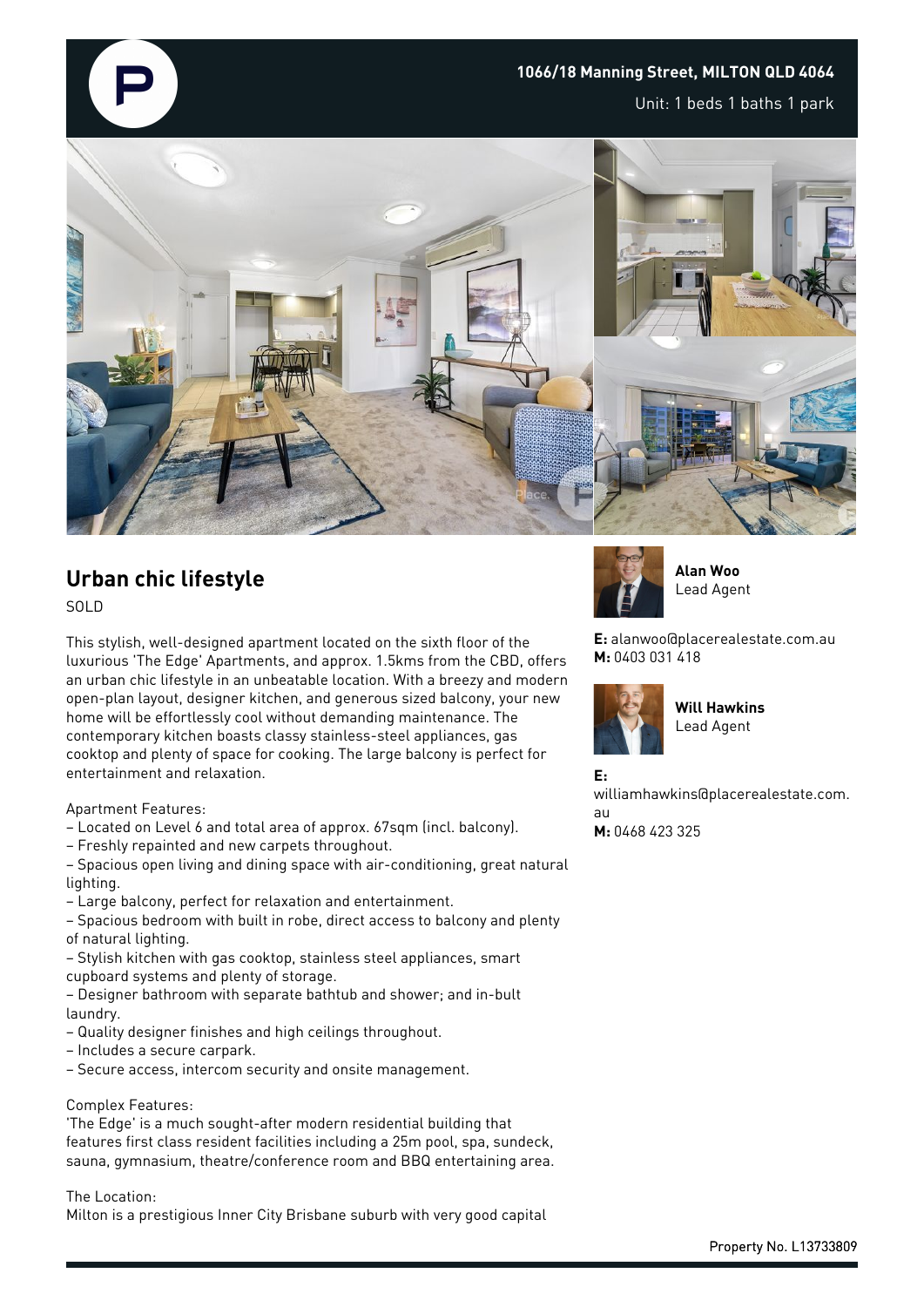## **1066/18 Manning Street, MILTON QLD 4064**



growth over the past 5 years. With the Brisbane Boys College, Milton Railway Station being nearby and Park Road Dining Precinct, Wesley Hospital, Milton Shopping Centre, Milton State School, Milton Sunday Markets, XXXX Brewery, Suncorp Stadium, cafes, restaurants and gyms at its fingertips, this stunning property is sure to impress the most astute investor or owner occupier.

Alan makes buying real estate simple and stress free, so call Alan today to arrange an inspection to view this amazing home.

#### \*\* Disclaimer\*\*

This property is being sold without a price and therefore a price guide can not be provided. The website may have filtered the property into a price bracket for website functionality purposes. Whilst all reasonable attempts have been made to verify the accuracy of the information provided, the Selling agents confirm that they cannot guarantee accuracy of the same and accept no liability (express or implied)in the event that any information contained in the document or provided within is inaccurate. Parties must ensure they make their own due diligence enquiries to satisfy themselves about the accuracy of the information. This information provided is indicative only and must not be relied upon unless confirmed by a party through their own due diligence.